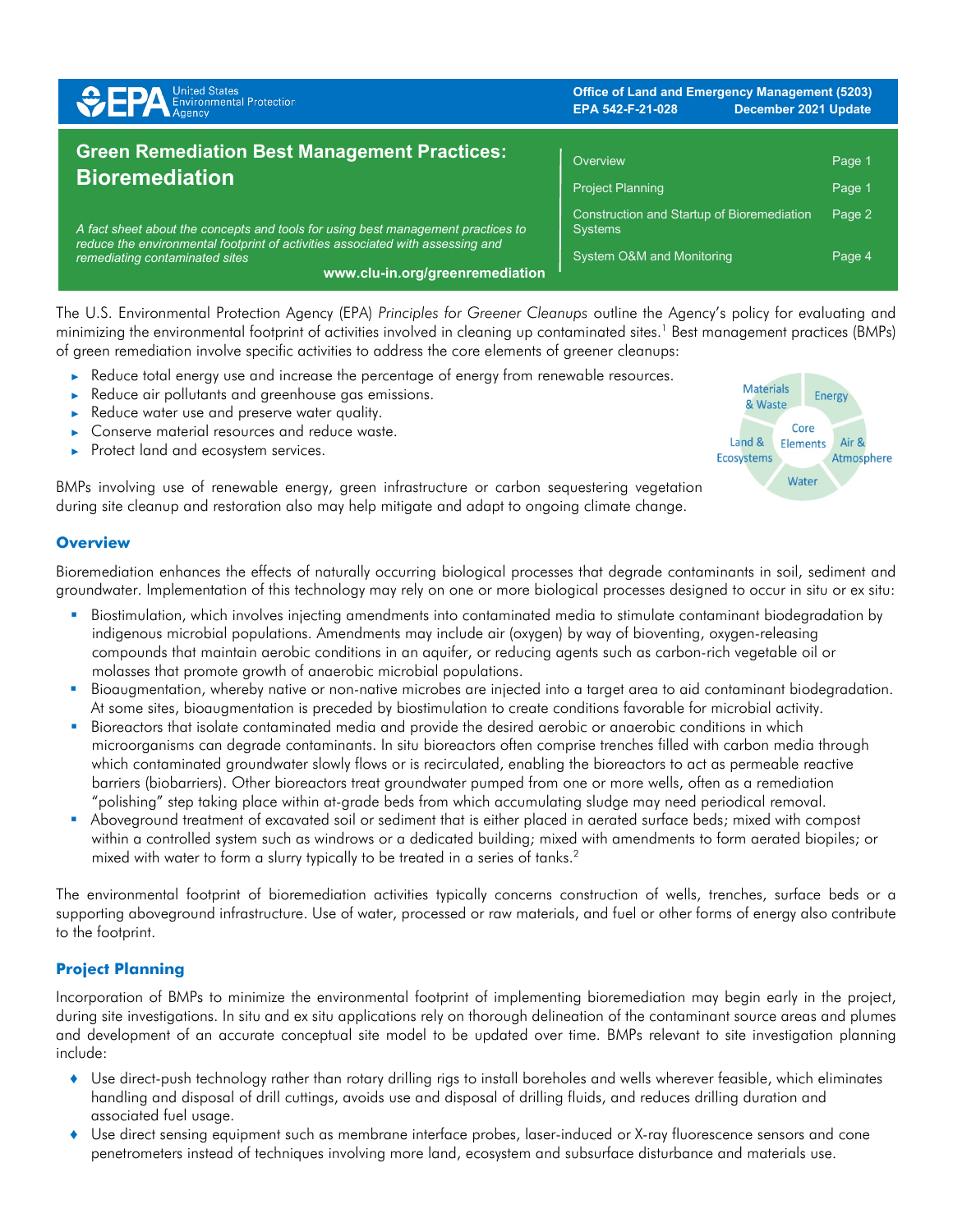- Deploy portable gas chromatography/mass spectrometry equipment for analyzing petroleum compounds and volatile organic compounds (VOCs) in soil and groundwater, to minimize the need for sample packaging and shipment to offsite laboratories.
- ♦ Use phytoforensics to screen for subsurface contaminants and aid mapping of source areas and plumes, which avoids the land and ecosystem disturbance and fuel use associated with drilling equipment.<sup>3</sup>
- ♦ Use high-resolution, three-dimensional imaging techniques to optimize placement of boreholes.

Bench-scale treatability tests can be used to design and implement bioremediation projects that efficiently use natural resources and minimize deployment of field machinery and crews throughout the project lifecycle. Treatability tests help:

- Determine the onsite mass of contaminant parent and daughter products, other metabolic products and existing microbial populations.
- **Demonstrate specific biodegradation mechanisms of potential microbial cultures,** chemical substrates or amendments.
- Select the most suitable reagents or amendments and their optimal concentrations or proportions.
- Evaluate potential delivery methods and dispersion characteristics under simulated aquifer conditions.
- Determine if supplemental technologies are needed to destroy contaminants in hot spots or areas anticipated to involve lengthy periods of microbial acclimation.

Pertinent local, state and federal regulatory requirements might affect options for reducing the footprint of biostimulation or bioaugmentation activities. Permits for underground injections, for example, vary among state regulatory requirements.<sup>5</sup>

Stimulation of microbial degradation in contaminated soil typically requires use of carbon-rich solid materials as well as amendments that restore soil geochemistry. BMPs concerning amendment selection include those focused on making beneficial use of locally generated industrial byproducts or waste instead of virgin materials. For example, plan to:

- ♦ Use forestry byproducts such as wood chips or sawdust and agricultural byproducts such as straw or cottonseed hulls as long-term sources of carbon.
- ♦ Use manure compost supplied by agricultural producers, which provides essential carbon as well as various enzymes depending on the particular feedstock and maturity.
- ♦ Use biosolids from a municipal wastewater treatment facility.
- Obtain pesticide-free compost from mushroom producers, which contains beneficial fungi as well as nutrients such as nitrogen, phosphorous and potassium.
- ♦ Integrate chitin, which is derived from seafood waste, as a source of nitrogen to counteract nitrogen losses commonly encountered in petroleum-contaminated soil.

Selection of carbon-rich substrates, soil nutrients and other amendments to be administered in liquid form, such as lactate, food-grade molasses or anhydrous ammonia, may benefit from evaluation of the material lifecycles.

# **Construction and Startup of Bioremediation Systems**

The environmental footprint of field activities involved in constructing subsurface or aboveground components of a bioremediation system and preparing for system startup can be reduced by BMPs such as:

- ♦ Choose biodegradable hydraulic fluids to operate equipment such as drill rigs. Selection of suitable biobased products may consider variables such as biomaterial sourcing, percentages of accompanying petroleum-based ingredients and shelf life. 8
- ♦ Minimize engine idling through techniques such as manual or automated shutdown of machinery not actively engaged for a predetermined time period.
- ♦ Lay absorbent matting on ground surfaces of staging and work areas to avoid release or seepage of toxic materials into soil and groundwater or the local sewer system, and properly dispose of the spent absorbents.

Activities involved in site investigations are further addressed in a companion BMP fact sheet. The BMP fact sheet series also addresses remediation technologies sometimes used in conjunction with bioremediation, such as soil vapor extraction or groundwater pump and treat systems. 4



High-resolution, three-dimensional imagery helps guide bioremediation implementation at the Bay Road Holdings LLC (formerly Romic) site in East Palo Alto, California. The project involves injections of amendments providing a food source for naturally occurring microorganisms capable of degrading contaminants in an anaerobic environment.

Delivery of the amendments through horizontal instead of vertical wells optimizes placement and dispersion of substrates within the target zones while avoiding disruption of ongoing site redevelopment. The delivery system is fully automated and includes piping that enables subsurface recirculation of the groundwater. A non-toxic, biodegradable surfactant is used to aid emulsification of light non-aqueous phase liquids in the vadose zone.

Following initial use of cheese whey and molasses amendments, the enhanced injections now underway deliver food-grade sugars, vitamin B and other nutrients.<sup>6</sup>

The U.S. EPA Spreadsheets for Environmental Footprint Analysis (SEFA) are available to evaluate the environmental footprint of implementing cleanup technologies such as bioremediation at a detailed level.7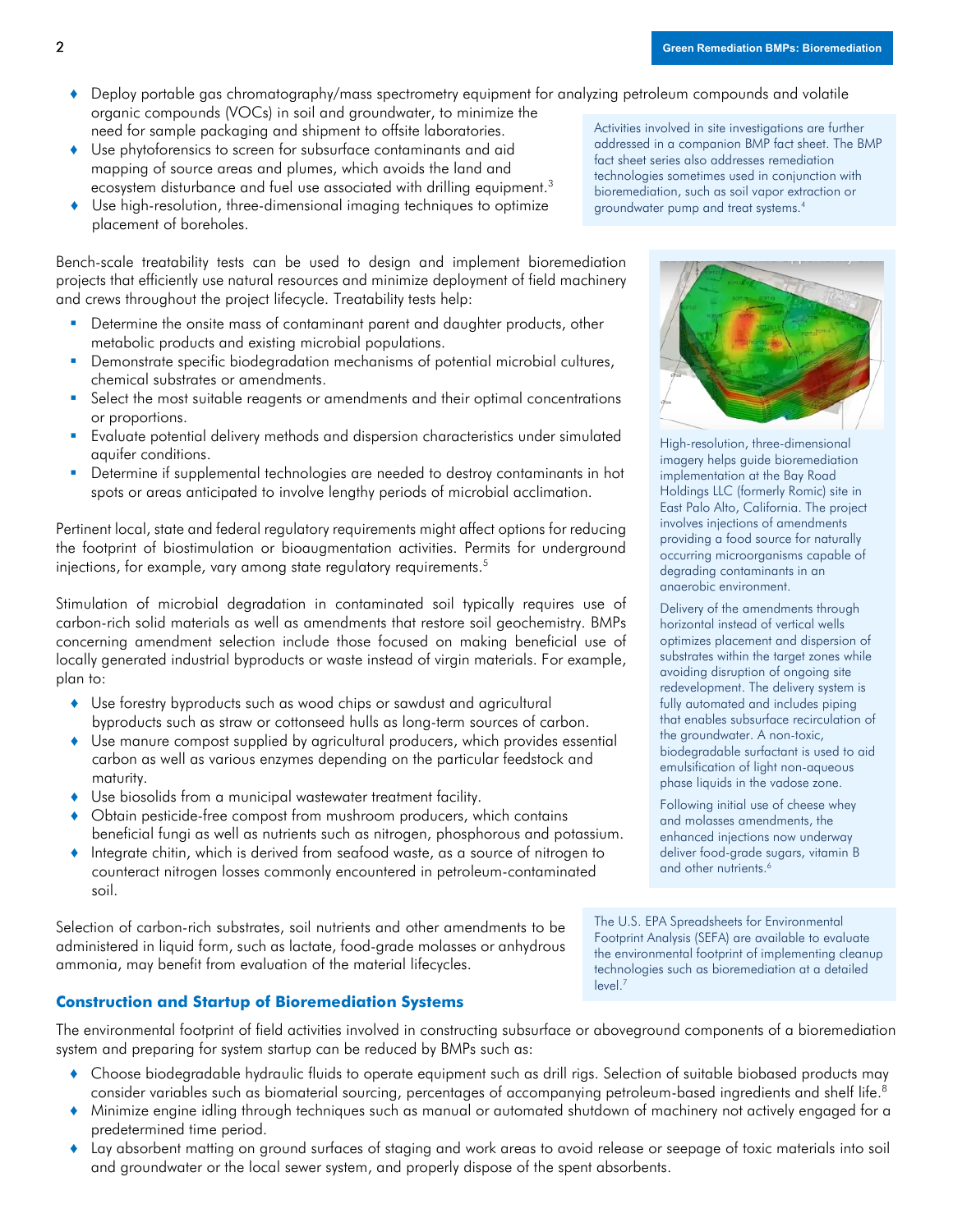- Reclaim uncontaminated graywater or treated water from other site activities for use in preparing injection slurries, administering chase water, converting excavated soil or sediment into a treatable slurry, or irrigating land-based systems.
- ♦ Consolidate shipping and delivery of incoming materials to minimize the number of truck trips and associated fuel consumption and offsite air emissions. For example, a single shipment could supply the volume of wood chips to be placed in a biobarrier as well as the amount needed for site restoration.
- ♦ Deliver large quantities of materials by way of barges supported by tugboats and cargo vehicles equipped with clean diesel technology, rather than delivery trucks emitting more greenhouse gas.
- Cover material loads hauled by trucks or trains, to avoid aerial deposition of loose materials and improve fuel economy.

Additional BMPs applying to construction and field testing of bioremediation systems include:

- ♦ Reuse existing wells for injection points, to avoid unnecessary surface disturbance and a range of resources associated with machinery and personnel deployment.
- Choose surfactants that are non-toxic and biodegradable.
- ♦ Administer injectants via gravity feed rather than active pumping whenever high-pressure injection is unnecessary, to minimize equipment deployment and associated fuel usage.
- ♦ Install renewable energy systems such as photovoltaic arrays or transportable wind turbines to power equipment such as groundwater recirculation pumps.
- ♦ Use energy-saving pulsed rather than continuous modes when possible to deliver or withdraw air for bioventing or biosparging applications.
- Conduct any excavation in a surgical manner to avoid unnecessary damage to adjacent ground surfaces and vegetation.
- Use a continuous one-pass trencher rather than a hydraulic excavator to construct a biobarrier. This machinery enables simultaneous installation of the trench and placement of reactive material into the fresh trench, thereby avoiding the need for two separate field passes of fuel-intensive machinery and the existence of temporarily open trenches.
- Cover ground surfaces of work areas with mulch to prevent soil compaction caused by activities such as front-loader application of soil amendments.

Construction and initial operation of a bioremediation system may involve periodic redeployment of heavy machinery or utility vehicles and a dedicated aboveground infrastructure. Relevant BMPs may include:

- Confine vehicle and machinery traffic within defined corridors to avoid widespread soil compaction and vegetation damage.
- ♦ Deploy machinery and trucks equipped with new or rebuilt engines meeting cleaner emission standards and advanced technologies treating engine exhaust.
- ♦ Employ rumble grates with a closed-loop graywater washing system or a selfcontained wheel-washing system to minimize vehicle trackout.
- ♦ Use existing buildings to store materials and equipment or conduct activities requiring tight controls, in lieu of building new structures.
- ♦ Capture rainwater through structures such as rain barrels or a cistern as a source of water for onsite purposes such as dust control.
- Quantify and mitigate noise impacts that may disturb sensitive animal species.
- ♦ Limit use of artificial lighting that may disturb sensitive animal species.

Other BMPs apply to procurement of environmentally preferable products for either in situ or ex situ bioremediation systems. For example:

- ♦ Purchase soil amendments and treatment materials that are available in bulk quantities and packed in recyclable containers.
- ♦ Use liquid treatment materials that are available in concentrated form from local suppliers, to minimize long-distance shipping volumes and frequencies.
- Choose all-purpose utility tarps made of recycled or biobased materials rather than virgin or petroleum-based materials.
- ♦ Use biodegradable cleaning products that are effective in a wide range of temperatures, to avoiding introduction of toxic chemicals in environmental media while minimizing need for heated wash water.



At Site 93 of the Camp Lejeune Military Reservation in North Carolina, a photovoltaic array powers a pump that recirculates contaminated groundwater through a subsurface biogeochemical reactor. Construction of the bioreactor involved injecting 220 gallons of crude soybean oil into a mulch and gravel substrate placed in a 25- by 25-foot cell about 6 feet deep. Approximately 45 cubic yards of uncontaminated excavation soil was used as backfill to minimize import of clean fill.

After three years of operation, the bioreactor substrate was replenished to enhance reductive dechlorination of contaminants. Replenishment was accomplished by injecting 100 gallons of emulsified vegetable oil and 4 liters of bioaugmentation culture through existing piping.

Ongoing use of passive rather than low-flow devices to periodically sample relevant monitoring wells avoids generation of purge water. This sampling approach also reduces use of fuel and other resources associated with field activities required for longterm monitored natural attenuation at Site 93. Additional BMPs identified through use of the ASTM *Standard Guide for Greener Cleanups* (E2893- 16) are implemented at Site 93 and elsewhere at Camp Lejeune. 9